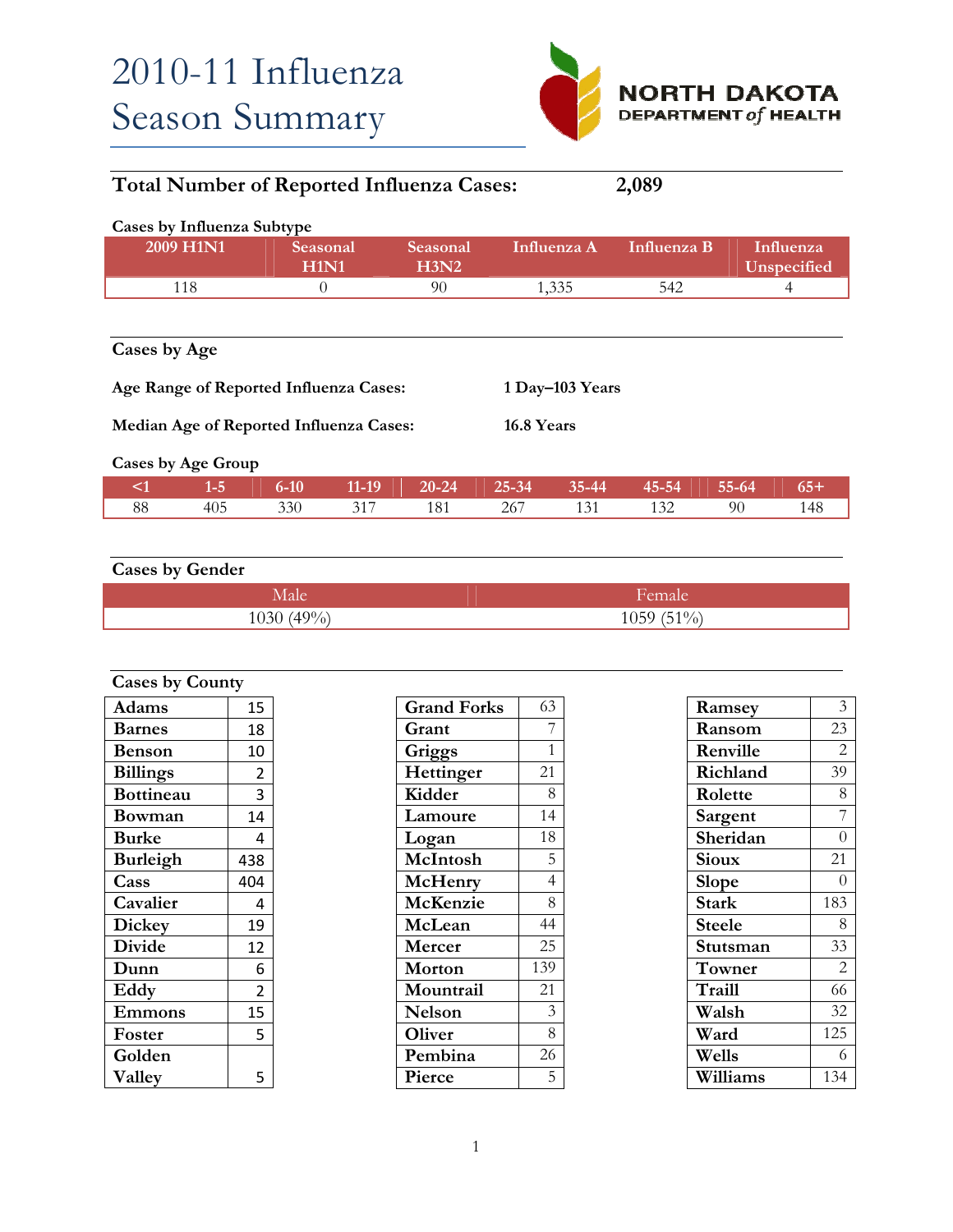

Notice the striking differences in the timing of the 2009-10 influenza season versus the 2010-11 season. The magnitude of the 2009-10 season may be due to an actual increase in the number of people ill with influenza, or it may be a factor of testing since the majority of cases occurred during the second wave the pandemic of 2009 H1N1. During the 2010-11 influenza season, 2,089 influenza cases were identified by viral culture, DFA, IFA, PCR or other rapid diagnostic methods. The peak where the largest number of cases was reported for was the week of February 27, 2011 with 266 cases.



During the 2010-11 influenza season, the largest number of positive cases were reported in the 1-5 year age group (405). Around 37% (780) of the positive cases were in children aged 10 and under.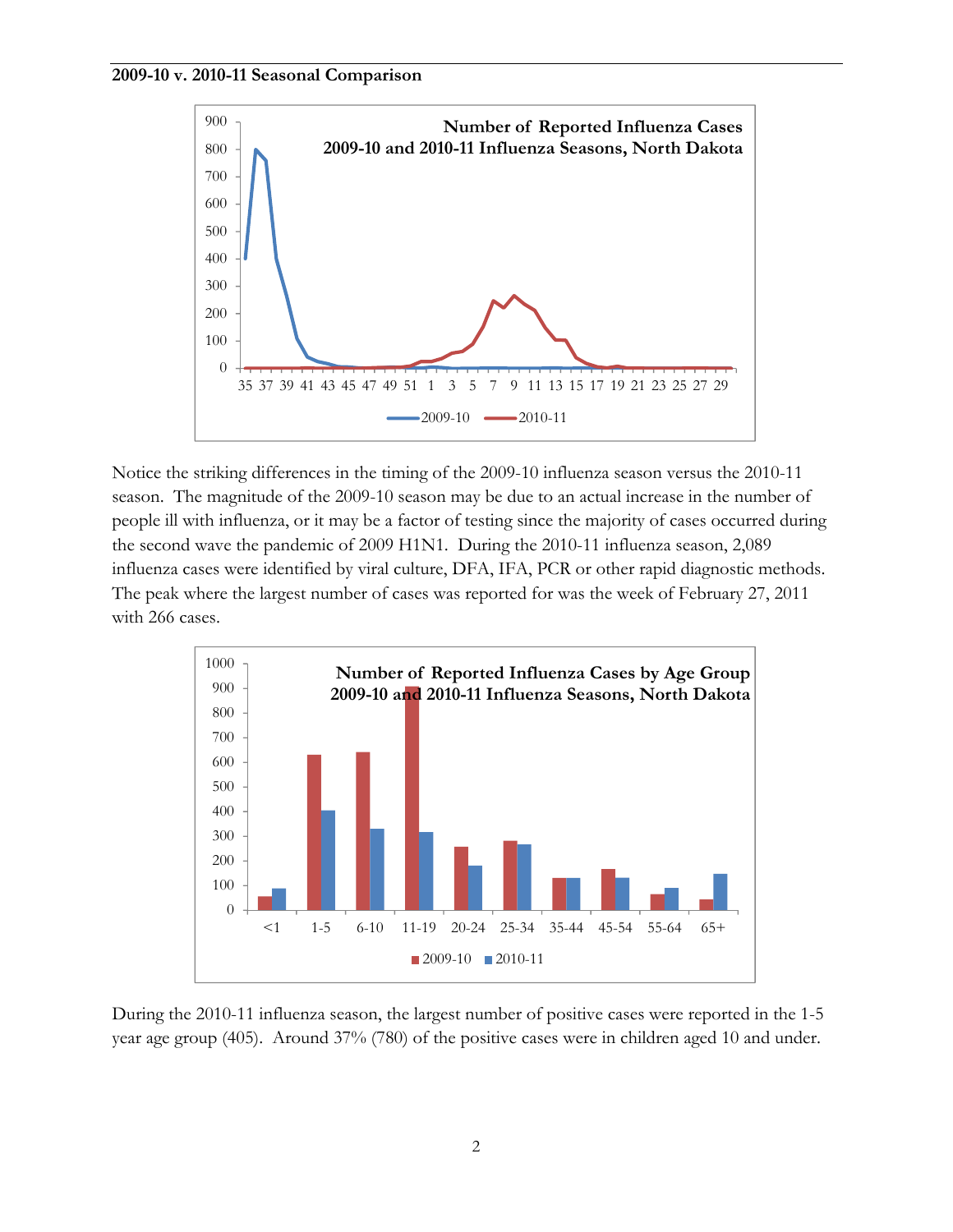## **Laboratory Influenza & RSV Testing**



Twenty-six selected sentinel laboratories throughout the state submit influenza testing data to the NDDoH. Positive laboratory tests reported from these twenty-six laboratories peaked during the week of February 27, 2011 with 24% of all tests run testing positive.



Twenty-one selected sentinel laboratories throughout the state submit RSV testing data to the NDDoH. Positive laboratory tests for RSV from these twenty-one laboratories peaked during the week of March 19, 2011 with 30% of all tests run testing positive.